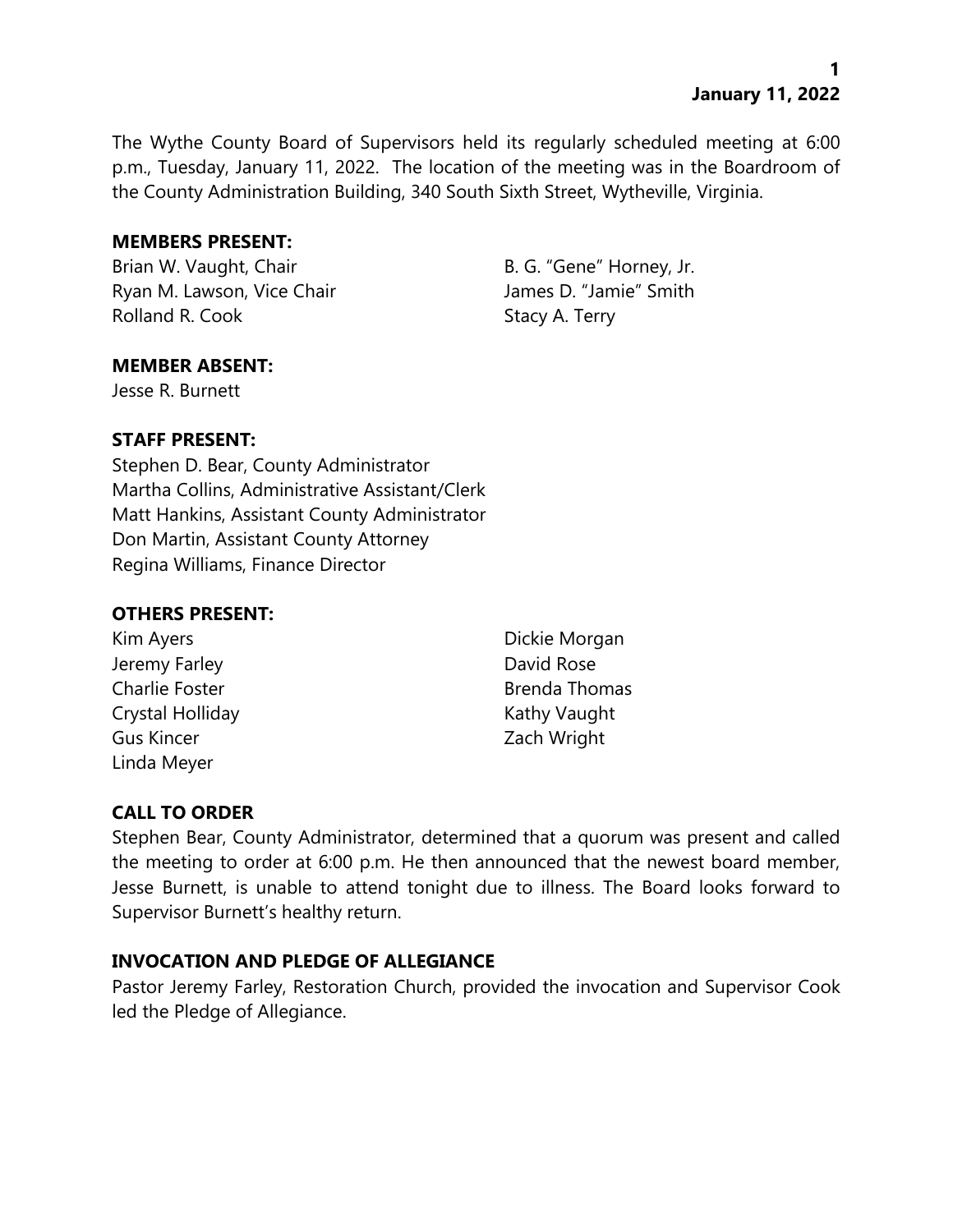### **ELECTION OF CHAIR FOR 2022**

Mr. Bear took a moment to thank both Chair Vaught and Vice Chair Lawson for their efforts this past year. He then opened the floor for nominations for the Wythe County Board of Supervisors Chair for calendar year 2022.

Supervisor Terry nominated Brian Vaught as Chair for 2022.

Supervisor Smith made a motion, seconded by Supervisor Lawson, to re-elect Brian Vaught as Chair for 2022.

The motion passed unanimously with Brian Vaught abstaining, and with one absent.

Chair Vaught said that 2021 was very good with respect to economic development, and it is his hope that 2022 is just as fruitful.

## **ELECTION OF VICE CHAIR FOR 2022**

Chair Vaught opened the floor for nominations for Vice Chair for calendar year 2022.

Supervisor Terry nominated Supervisor Ryan Lawson as Vice Chair for 2022.

Supervisor Smith made a motion, seconded by Supervisor Horney, to close the nomination and re-elect Ryan Lawson as Vice Chair for 2022.

The motion passed unanimously with Ryan Lawson abstaining, and with one absent.

Chair Vaught appointed Supervisor Smith as pro-tem.

## **RULES OF PROCEDURE & MEETING CALENDAR FOR 2022**

Mr. Bear presented the Board with an updated Rules of Procedure and Meeting Calendar for 2022.

Vice Chair Lawson made a motion, seconded by Supervisor Cook, to adopt the Rules of Procedure and Meeting Calendar for 2022 as presented.

Supervisor Smith asked if the Board would consider changing the time of the committee meetings.

Mr. Bear replied that committee meetings do not fall under the Rules of Procedure and, as such, can be altered at any time.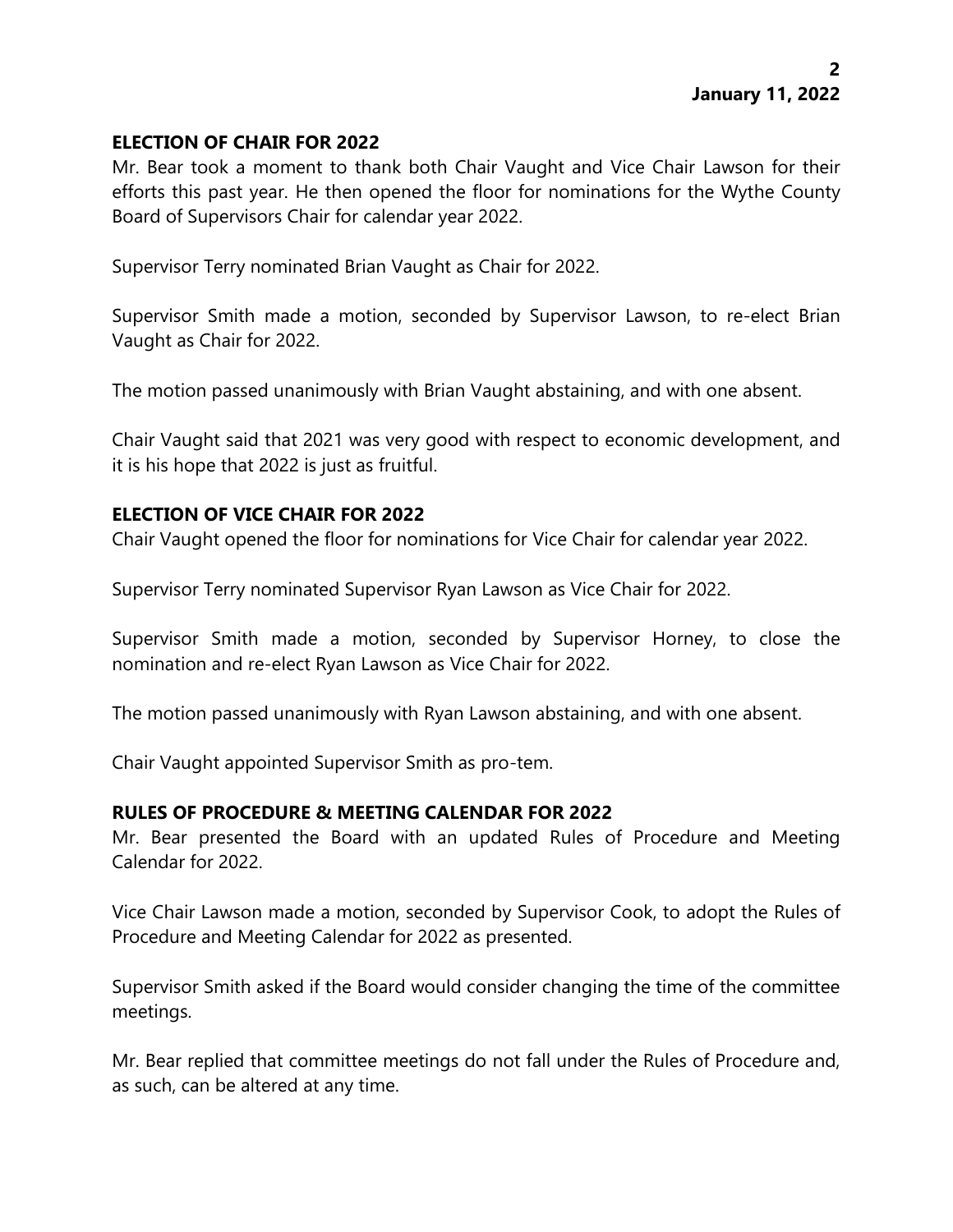The vote on the motion was unanimous with one absent.

### **CITIZENS' TIME**

Chair Vaught inquired if anyone present wished to address the Board.

1. APEX Center – Ms. Linda Meyer appeared before the Board and stated "The upcoming schedules are probably very, very busy so I'd like you to pencil in these dates if you could possibly attend. There's a rodeo January 28 and 29 at the APEX Center, and then coming in February, just to pencil it in so you know, that on the 19<sup>th</sup> there's a Blue Ridge Bash which is cars and so on, and then for those of you that do go-cart racing, February 25 and 26. So we've got three upcoming events. So, if you could pencil that in, it would be appreciated."

With no one else wishing to address the Board, Chair Vaught closed Citizens' Time.

## **PAYMENT OF COUNTY INVOICES**

Supervisor Terry made a motion to pay the invoices for approval on January 11, 2022, for the various departments of County government. The invoices were paid on General Warrants 30111456-30111522 as follows:

# **EXPENDITURES BY DEPARTMENT BOARD OF SUPERVISORS January 11, 2022**

| <b>CHECK#</b>                        | <b>ISSUE DATE</b> | <b>VENDOR</b>             | <b>AMOUNT</b> |
|--------------------------------------|-------------------|---------------------------|---------------|
| 30111456                             | 01/04/2022        | <b>APPALACHIAN POWER</b>  | \$1,015.79    |
| 30111457                             | 01/04/2022        | <b>ATMOS ENERGY</b>       | 88.72         |
| 30111458                             | 01/04/2022        | <b>CENTURYLINK</b>        | 51.62         |
| 30111459                             | 01/04/2022        | <b>CENTURYLINK</b>        | 52.76         |
| 30111460                             | 01/04/2022        | <b>CENTURYLINK</b>        | 125.33        |
| 30111460                             | 01/04/2022        | <b>CENTURYLINK</b>        | 146.47        |
| 30111460                             | 01/04/2022        | <b>CENTURYLINK</b>        | 248.18        |
| 30111460                             | 01/04/2022        | <b>CENTURYLINK</b>        | 3,378.05      |
| 30111460                             | 01/04/2022        | <b>SEGRA</b>              | 60.70         |
| 30111465                             | 01/04/2022        | WYTHE CO WATER & WASTEWAT | 207.67        |
| <b>TOTAL EXPENDITURES 01/04/2022</b> |                   |                           | \$5,375.29    |

| <b>CHECK #</b> | <b>ISSUE DATE</b>   | <b>VENDOR</b>           | <b>AMOUNT</b> |
|----------------|---------------------|-------------------------|---------------|
|                | 30111466 01/11/2022 | ALL SAFE INDUSTRIES INC | \$1,360.13    |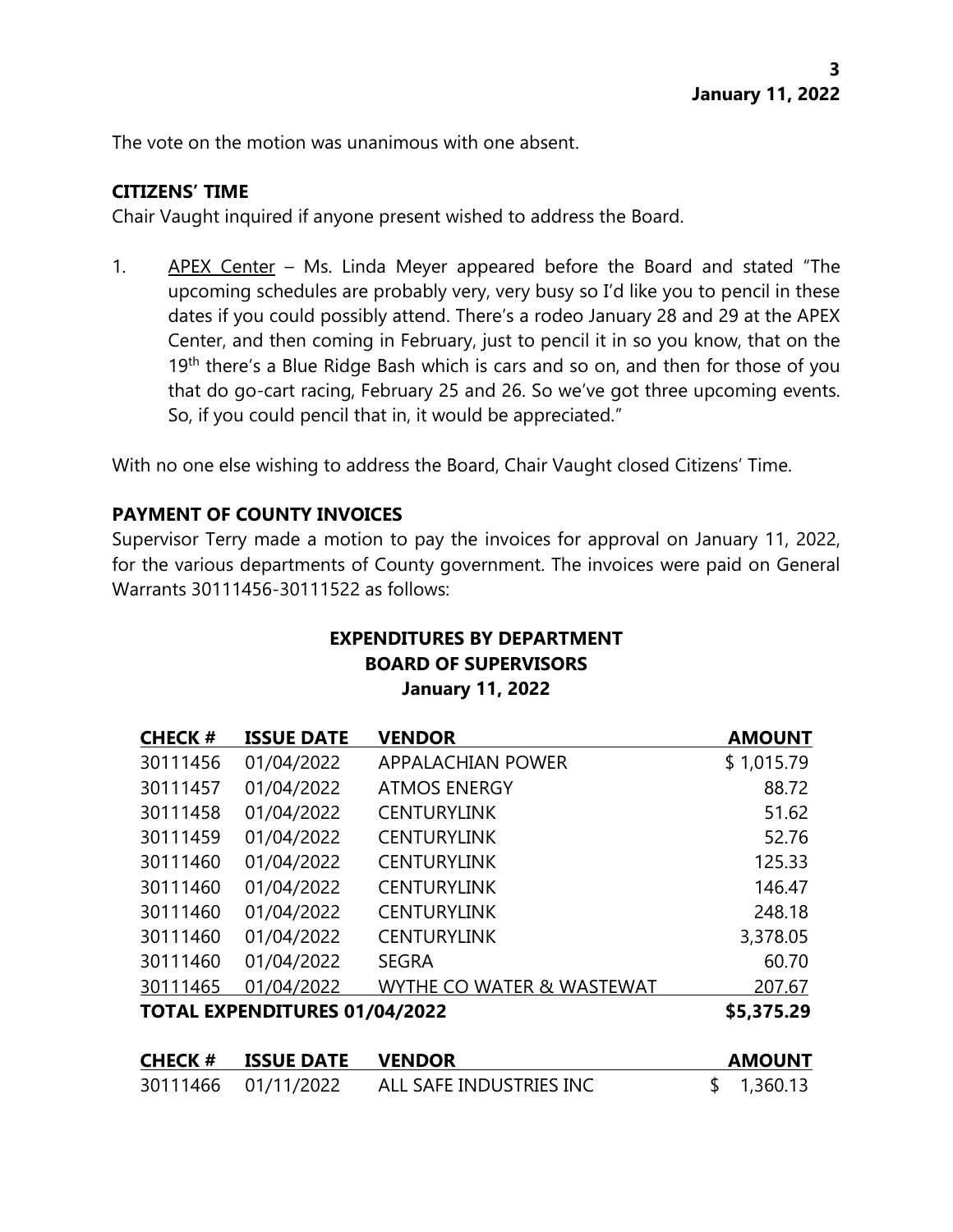| 30111467 | 01/11/2022 | AMERICAN BUSINESS FORMS I        | 23,288.91 |
|----------|------------|----------------------------------|-----------|
| 30111468 | 01/11/2022 | <b>APPALACHIAN POWER</b>         | 1,063.28  |
| 30111469 | 01/11/2022 | <b>BKT UNIFORMS</b>              | 1,090.61  |
| 30111470 | 01/11/2022 | <b>BRENNTAG MID-SOUTH INC</b>    | 2,882.32  |
| 30111471 | 01/11/2022 | <b>BUSINESS CARD</b>             | 4,643.10  |
| 30111472 | 01/11/2022 | <b>BUSINESS INFORMATION SYST</b> | 61.90     |
| 30111473 | 01/11/2022 | <b>CDW GOVERNMENT INC</b>        | 502.46    |
| 30111474 | 01/11/2022 | <b>CENTURYLINK</b>               | 4,894.56  |
| 30111475 | 01/11/2022 | <b>CITIZENS TELEPHONE COOP</b>   | 1,974.60  |
| 30111476 | 01/11/2022 | COLT W. SIMMONS CONSTRUCT        | 22,500.00 |
| 30111477 | 01/11/2022 | <b>CORE&amp;MAIN LP</b>          | 299.49    |
| 30111478 | 01/11/2022 | <b>COULTER'S FLORIST INC</b>     | 70.00     |
| 30111479 | 01/11/2022 | <b>DALY COMPUTERS</b>            | 149.00    |
| 30111480 | 01/11/2022 | DEPT OF MOTOR VEHICLES           | 2,925.00  |
| 30111481 | 01/11/2022 | <b>DUKE'S PRINTING</b>           | 130.00    |
| 30111482 | 01/11/2022 | FEEDING AMERICA SOUTHWEST        | 500.00    |
| 30111483 | 01/11/2022 | <b>FERGUSON ENTERPRISES #5</b>   | 666.60    |
| 30111484 | 01/11/2022 | <b>GALLS</b>                     | 423.04    |
| 30111485 | 01/11/2022 | <b>GENUINE PARTS COMPANY</b>     | 90.65     |
| 30111486 | 01/11/2022 | HEDRICKS AUTO REPAIR INC         | 20.00     |
| 30111487 | 01/11/2022 | JOINT IDA OF WYTHE COUNTY        | 70,750.00 |
| 30111488 | 01/11/2022 | JOINT PUBLIC SERVICE AUTH        | 43,190.16 |
| 30111489 | 01/11/2022 | <b>JP COOKE CO</b>               | 50.13     |
| 30111490 | 01/11/2022 | KING-MOORE INC                   | 1,287.00  |
| 30111491 | 01/11/2022 | LEXISNEXIS                       | 740.00    |
| 30111492 | 01/11/2022 | LOWE'S                           | 46.99     |
| 30111493 | 01/11/2022 | MANSFIELD OIL CO                 | 15,625.27 |
| 30111494 | 01/11/2022 | MOBILE COMMUNICATIONS AME        | 57.00     |
| 30111495 | 01/11/2022 | <b>JD POWER</b>                  | 240.00    |
| 30111496 | 01/11/2022 | OFFICE OF THE CHIEF MEDIC        | 20.00     |
| 30111497 | 01/11/2022 | <b>DARLENE LONG</b>              | 50.00     |
| 30111498 | 01/11/2022 | <b>DOUG COOLEY</b>               | 164.30    |
| 30111499 | 01/11/2022 | MCGUIREWOODS LLP                 | 6,000.00  |
| 30111500 | 01/11/2022 | <b>TYLER HARRINGTON</b>          | 48.79     |
| 30111501 | 01/11/2022 | PITNEY BOWES INC                 | 148.95    |
| 30111502 | 01/11/2022 | R&C TOWING & REPAIR CO           | 85.00     |
| 30111503 | 01/11/2022 | SMYTH WYTHE AIRPORT COMMI        | 13,430.00 |
| 30111504 | 01/11/2022 | SOUTHERN STATES CARROLL C        | 525.00    |
| 30111505 | 01/11/2022 | SOUTHWEST VIRGINIA EMS CO        | 875.00    |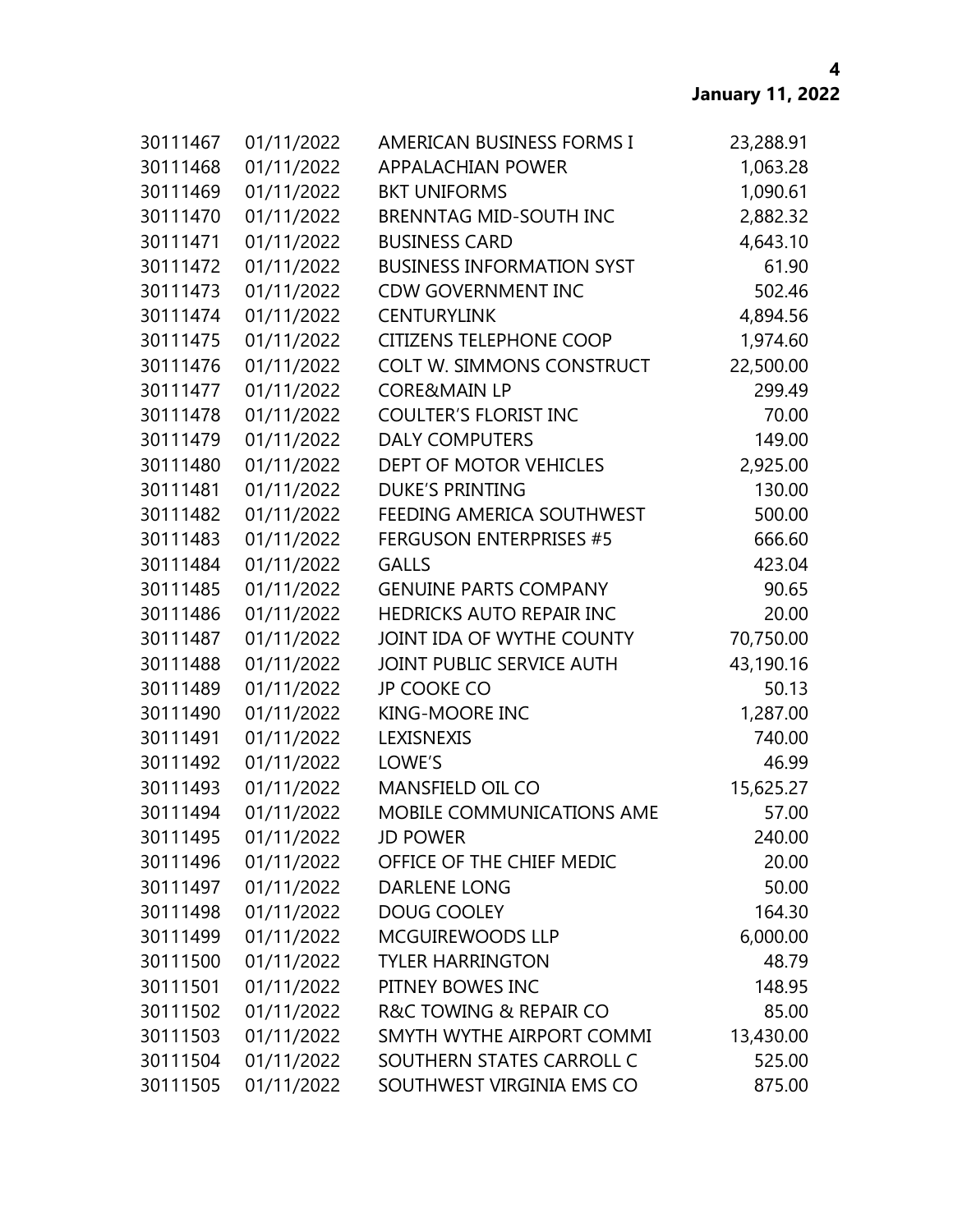**5**

| <b>TOTAL EXPENDITURES 01/11/2022</b> |                                      |           |
|--------------------------------------|--------------------------------------|-----------|
| 01/11/2022                           | <b>XEROX</b>                         | 63.71     |
| 01/11/2022                           | <b>WYTHEVILLE OFFICE SUPPLY</b>      | 199.58    |
| 01/11/2022                           | <b>WYTHE-GRAYSON REGIONAL LI</b>     | 78,613.75 |
| 01/11/2022                           | WYTHE CO HEALTH DEPT                 | 41,087.25 |
| 01/11/2022                           | <b>VITA</b>                          | 201.49    |
| 01/11/2022                           | <b>VITA</b>                          | 155.58    |
| 01/11/2022                           | VIRGINIA ELECTRIC SUPPLY,            | 190.00    |
| 01/11/2022                           | <b>VIRGINIA BUSINESS SYSTEMS</b>     | 581.76    |
| 01/11/2022                           | <b>VIRGINIA BUSINESS SYST</b>        | 121.34    |
| 01/11/2022                           | <b>V&amp;M RECYCLING</b>             | 76,497.78 |
| 01/11/2022                           | <b>US CELLULAR</b>                   | 1,229.52  |
| 01/11/2022                           | <b>UNIFIRST CORP</b>                 | 110.43    |
| 01/11/2022                           | TRI CITIES/SW VA REGIONAL            | 267.33    |
| 01/11/2022                           | <b>TRANSUNION RISK &amp; ALTERNA</b> | 75.00     |
| 01/11/2022                           | <b>THOMPSON TIRE</b>                 | 1,635.71  |
| 01/11/2022                           | STATE ELECTRIC SUPPLY CO             | 28.77     |
| 01/11/2022                           | SOUTHWESTERN VA GAS SERVI            | 2,573.91  |
|                                      |                                      |           |

### **TOTAL EXPENDITURES APPROVED 01/11/2022 \$431,877.44**

Supervisor Cook seconded the motion and the roll call vote was as follows:

AYES: Brian W. Vaught James D. "Jamie" Smith Ryan M. Lawson Stacy A. Terry

Rolland R. Cook B. G. "Gene" Horney, Jr.

NAYS: None

ABSENT: Jesse R. Burnett

## **MINUTES OF PREVIOUS MEETING**

The Board was presented with the December 28, 2021 minutes for approval. Supervisor Smith made a motion, seconded by Supervisor Terry, to approve the December 28, 2021 minutes as presented.

The roll call vote on the motion was as follows:

AYES: Brian W. Vaught James D. "Jamie" Smith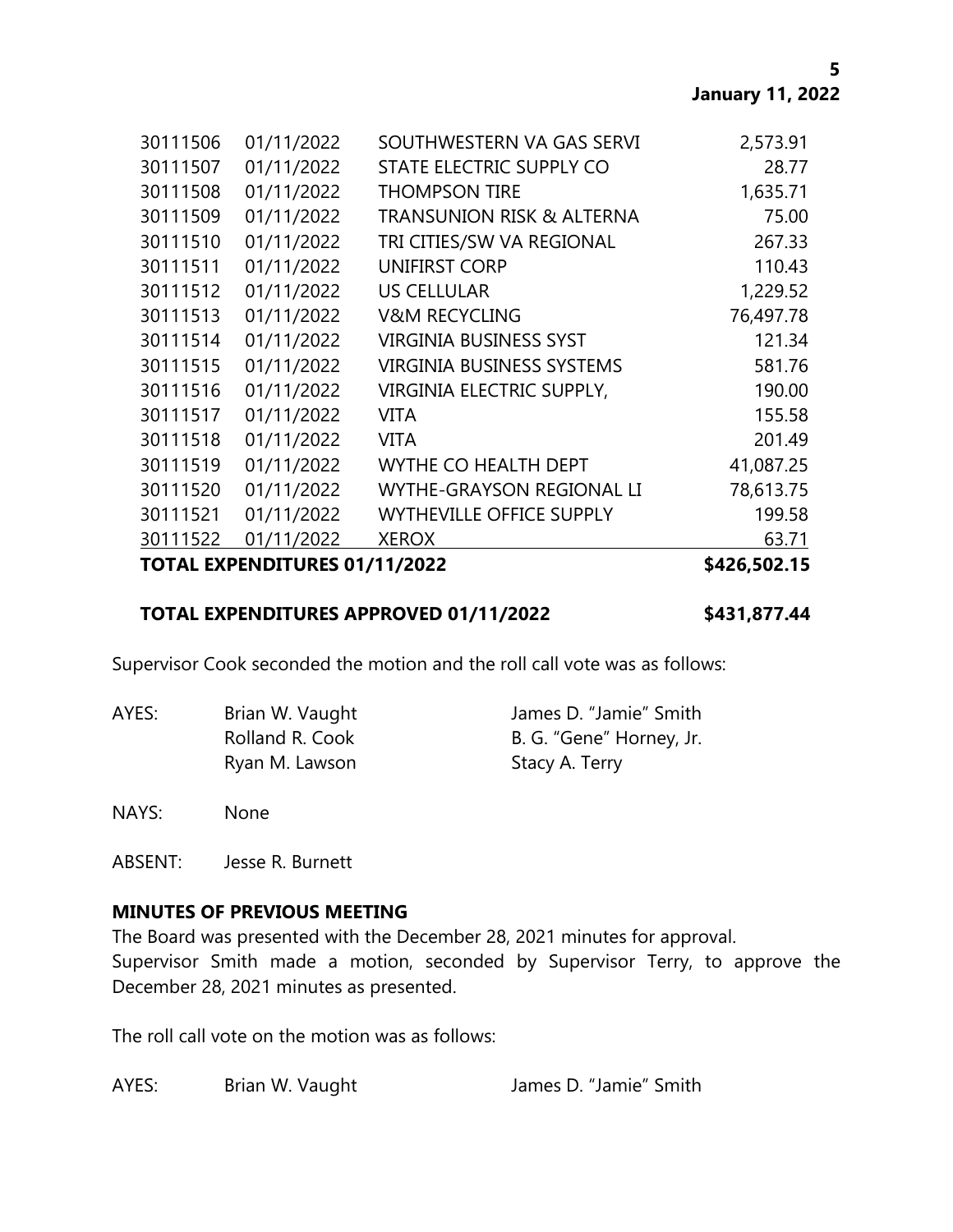Ryan M. Lawson Stacy A. Terry

Rolland R. Cook B. G. "Gene" Horney, Jr.

NAYS: None

ABSENT: Jesse R. Burnett

## **DAVENPORT & COMPANY – DAVID ROSE**

Mr. Bear welcomed Mr. David Rose, Senior Vice President at Davenport & Company, who will be discussing capital funding. Mr. Bear said the capital funding relates to the Scott Memorial project as well as the water/sewer projects in the industrial park.

Mr. Rose first wanted to emphasize that the County is in excellent financial shape. Davenport was here about a year ago and did refunding with excellent results. Because interest rates are on the rise, now is a good time to address funding strategies. Mr. Rose suggested possibly refunding up to four Rural Development loans, purely for savings, not to extend any debt.

Mr. Rose mentioned the challenge of rising interest rates.

Davenport recommends a "dual track strategy", basically the same as what they did last year. They will contact the banks first and then consider VPSA and VRA. Mr. Rose said it won't cost the County anything to "shop around". He also mentioned that the County is expecting a substantial decrease in debt service in a couple of years, so the new funding for Scott Memorial can be "layered" in.

Davenport recommends borrowing up to \$12M locking in up to 20 years to reduce any unknown interest rate risk. An interest rate of 2.25% would equate to \$800k per year; and a rate of 2.75% would be \$830k per year. Mr. Rose said that by restructuring debt appropriately, adding \$12M in new funding will still allow the County to remain under FY22 and FY23 debt service levels, with a \$6M cushion. If State money is available, that too will be secured to pay down some of the debt.

Chair Vaught asked about the Literary Loan program.

Mr. Rose explained that although there's the possibility of getting a 2% rate, the issue with the Literary Loan program is that it's front loaded with larger payments very early on. He also said the program is not as flexible and has many strings attached.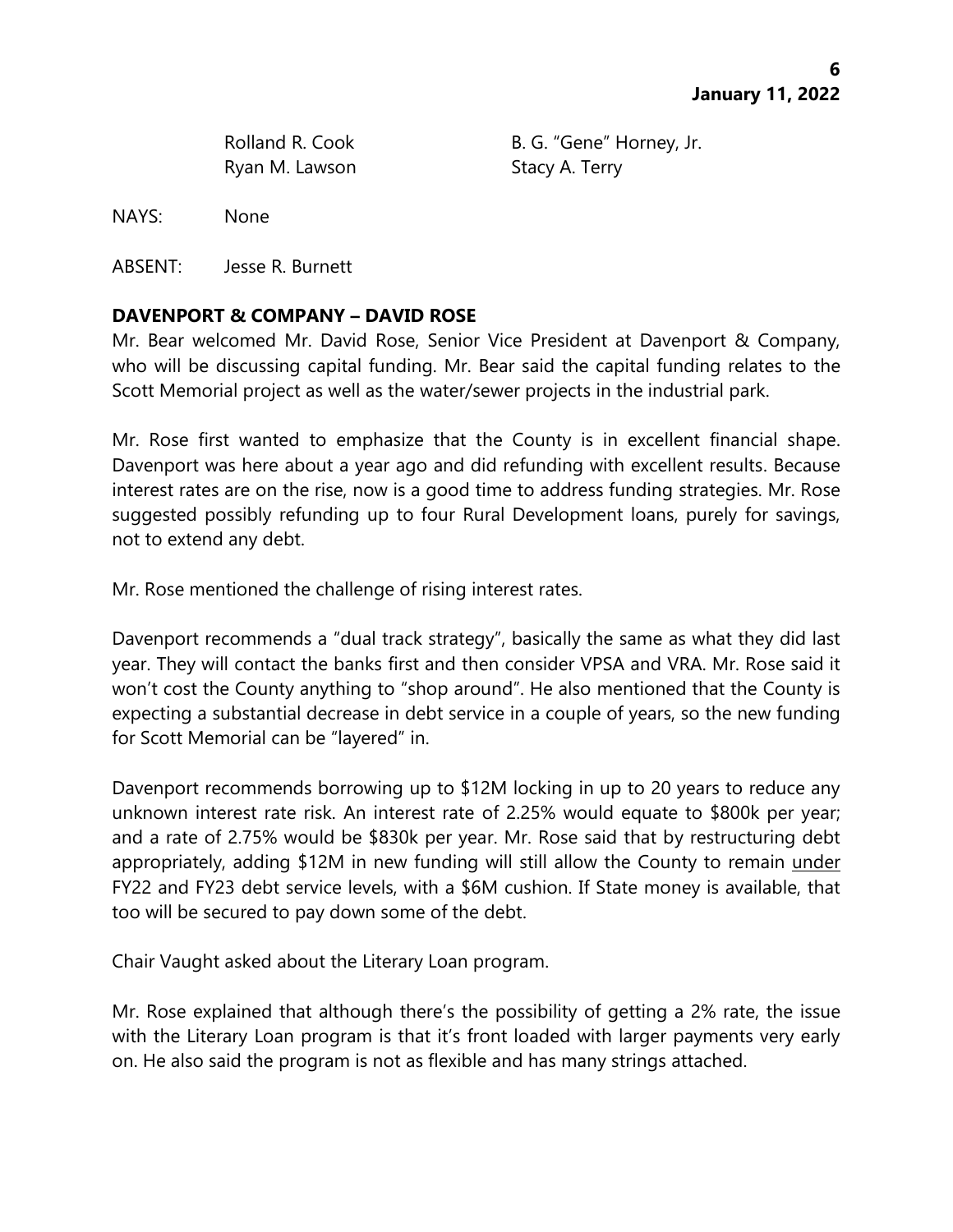Regarding utility refunding opportunities, Mr. Rose said there is currently about \$3.5M in outstanding loans in the mid 4% range, pre-payable at any time without penalty. While the current market is not as good as it was last week, we could still be looking at savings above \$700k. He added that if the savings were not that great, they would probably recommend holding off. Current utility debt goes out to 2058, as utility financing (rural development) is typically for 40 years. Mr. Rose also said that with a \$6M cushion, the County might consider "interim" (new money) funding for utility needs rather than tap into reserves.

Mr. Rose asked permission from the Board to send out requests to various financial institutions with the hope of receiving responses by mid-February, then present to the Board on February 22<sup>nd</sup>. Mr. Rose also asked the Board to set a public hearing (required for any new money) on that same date, and then move to close with the new rates at the end of February or early March.

Mr. Bear requests the Board authorize Davenport to proceed with dual track for direct loans, and VRA/VPSA as a back-up.

Supervisor Cook asked about reserves and whether there's a number that gets us the best rate? At a minimum, how much should we have in reserves?

Mr. Rose would have to look at what is in reserves but said the County has done a great job having a very solid reserve. While he doesn't have a set figure for a "bare minimum", he said the less you have, the less desirable you'll look to the banks. As interest rates rise, the reserves will not only help with credit but it will also be earning interest that helps grow General Fund. Mr. Rose said that when you have substantial reserves, you're less likely to need any short-term borrowing.

Mr. Bear added that, financially, we are probably in better shape than we were two years ago.

Supervisor Cook's concern is not wanting the reserves to go so low that it would affect the County's credit.

Supervisor Cook made a motion, seconded by Supervisor Smith, to authorize Davenport & Company to proceed with dual-track financing as discussed.

The roll call vote on the motion was as follows: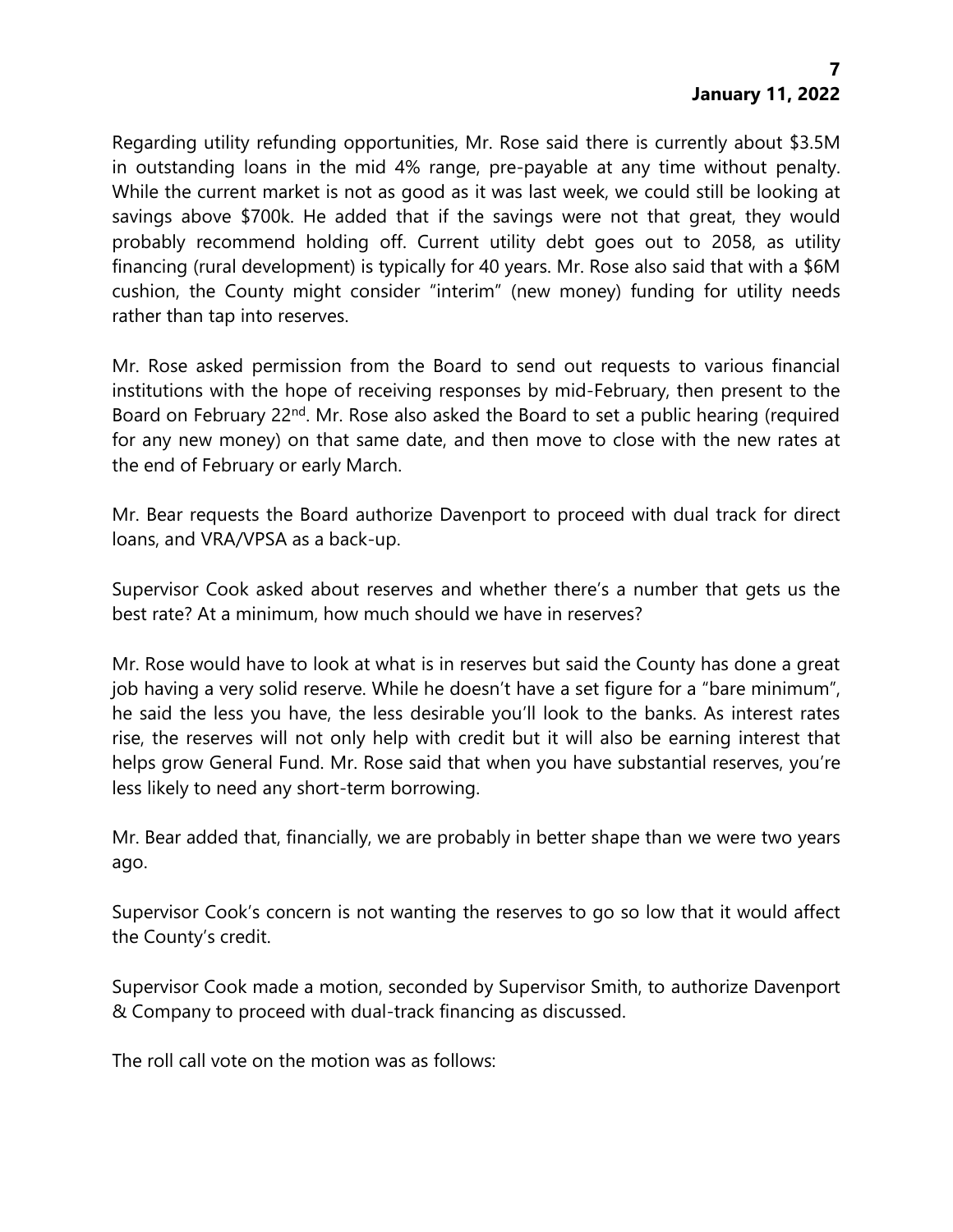| AYES: | Brian W. Vaught | James D. "Jamie" Smith   |
|-------|-----------------|--------------------------|
|       | Rolland R. Cook | B. G. "Gene" Horney, Jr. |
|       | Ryan M. Lawson  | Stacy A. Terry           |

NAYS: None

ABSENT: Jesse R. Burnett

#### **BODY-WORN CAMERA GRANT**

Mr. Bear requested the Board authorize receipt of the subject grant, and to amend and appropriate same to the Sheriff's budget.

Supervisor Terry made a motion, seconded by Supervisor Smith, to accept the \$25,000 Body-Worn Camera Grant and to amend and appropriate same.

The roll call vote on the motion was as follows:

| AYES:    | Rolland R. Cook<br>James D. "Jamie" Smith | B. G. "Gene" Horney, Jr.<br>Stacy A. Terry |
|----------|-------------------------------------------|--------------------------------------------|
| NAYS:    | <b>None</b>                               |                                            |
| ABSTAIN: | Brian W. Vaught                           | Ryan M. Lawson                             |

ABSENT: Jesse R. Burnett

#### **FORT CHISWELL WELL TERMINATION AGREEMENT**

Mr. Bear explained that we have two wells that are no longer in service (off of Orion Lane). The County Attorney prepared a lease termination agreement divesting the County's interest in the wells. Although the County has ceased use, they will not be tearing out the wells, as the current landowner would like to use for processing. The County will, however, remove a generator that's on site.

Supervisor Smith made a motion, seconded by Supervisor Cook, to approve the Fort Chiswell Well Termination Agreement as presented.

The roll call vote on the motion was as follows:

AYES: Brian W. Vaught James D. "Jamie" Smith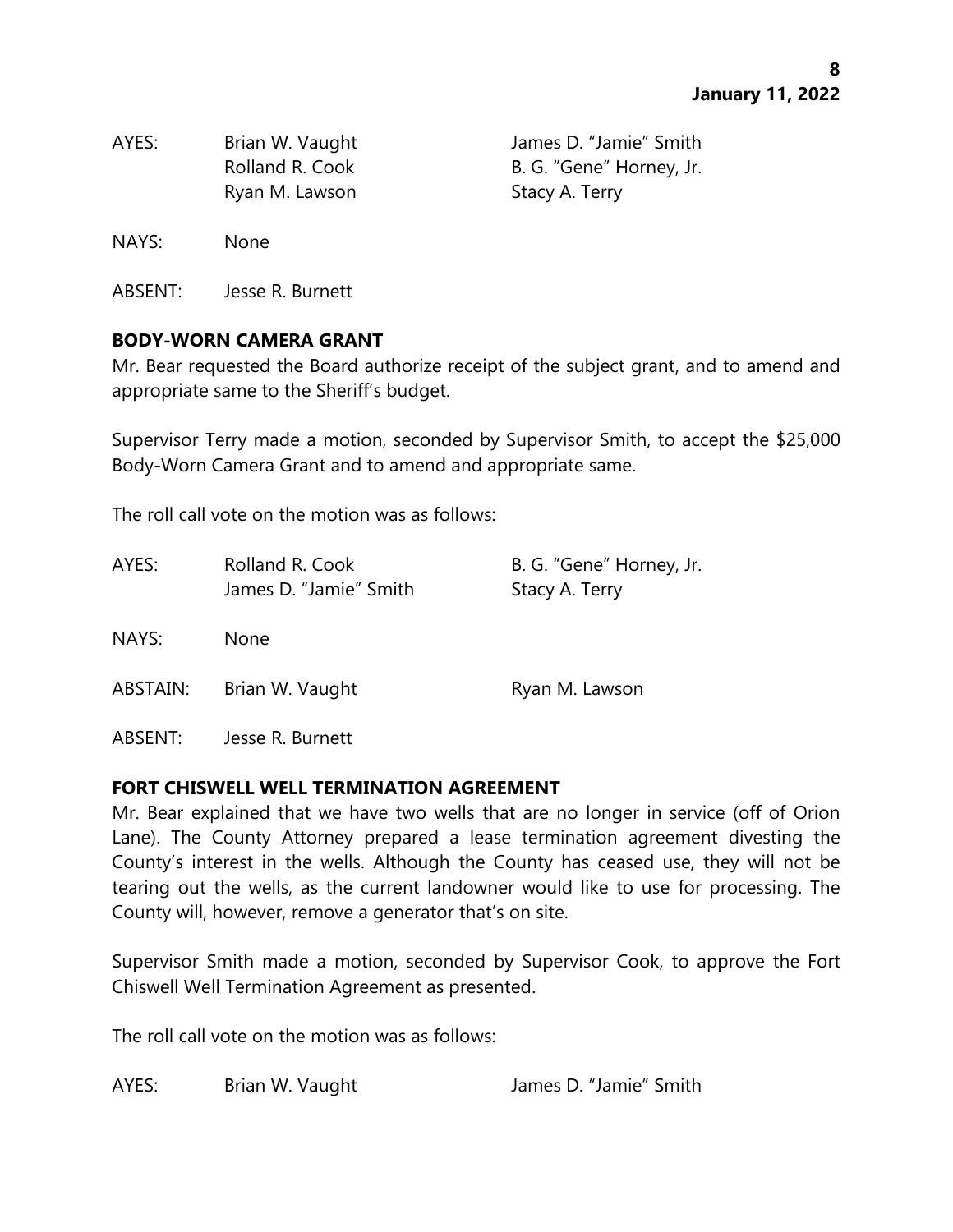Ryan M. Lawson Stacy A. Terry

Rolland R. Cook B. G. "Gene" Horney, Jr.

NAYS: None

ABSENT: Jesse R. Burnett

# **BUDGET CALENDAR FY22-23**

Mr. Bear stated the primary dates are:

| March 14-18 | <b>Budget Presentations</b>                       |
|-------------|---------------------------------------------------|
| April 12    | <b>Budget Reviewed and Tax Levy Set</b>           |
| May 17      | Public Hearing on Tax Levy                        |
| May 24      | Public Hearing on County and School Board Budgets |
| June 14     | Adoption of Tax Levy and Budgets                  |

Mr. Bear added that considering the reassessment and depending on the tax rate that gets adopted, it may require 30-day notification of the new tax rate.

Supervisor Horney made a motion, seconded by Supervisor Terry, to approve the Budget Calendar for FY22-23 as presented.

The vote on the motion was unanimous with one absent.

## **BOARD OF EQUALIZATION APPOINTMENTS**

Mr. Bear said the Board of Equalization (BOE) is made up of citizens from Wythe County to hear and possibly address complaints/concerns from citizens based on the reassessment. The Commissioner of Revenue has recommended that Bill Brogden, Chris Robertson and Faye Barker be appointed to the Board of Equalization and that Sam Crockett be appointed as alternate.

Vice Chair Lawson made a motion, seconded by Supervisor Cook, to appoint Bill Brogden, Chris Robertson and Faye Barker to the Board of Equalization, and appoint Sam Crockett as an alternate.

The vote on the motion was unanimous with one absent.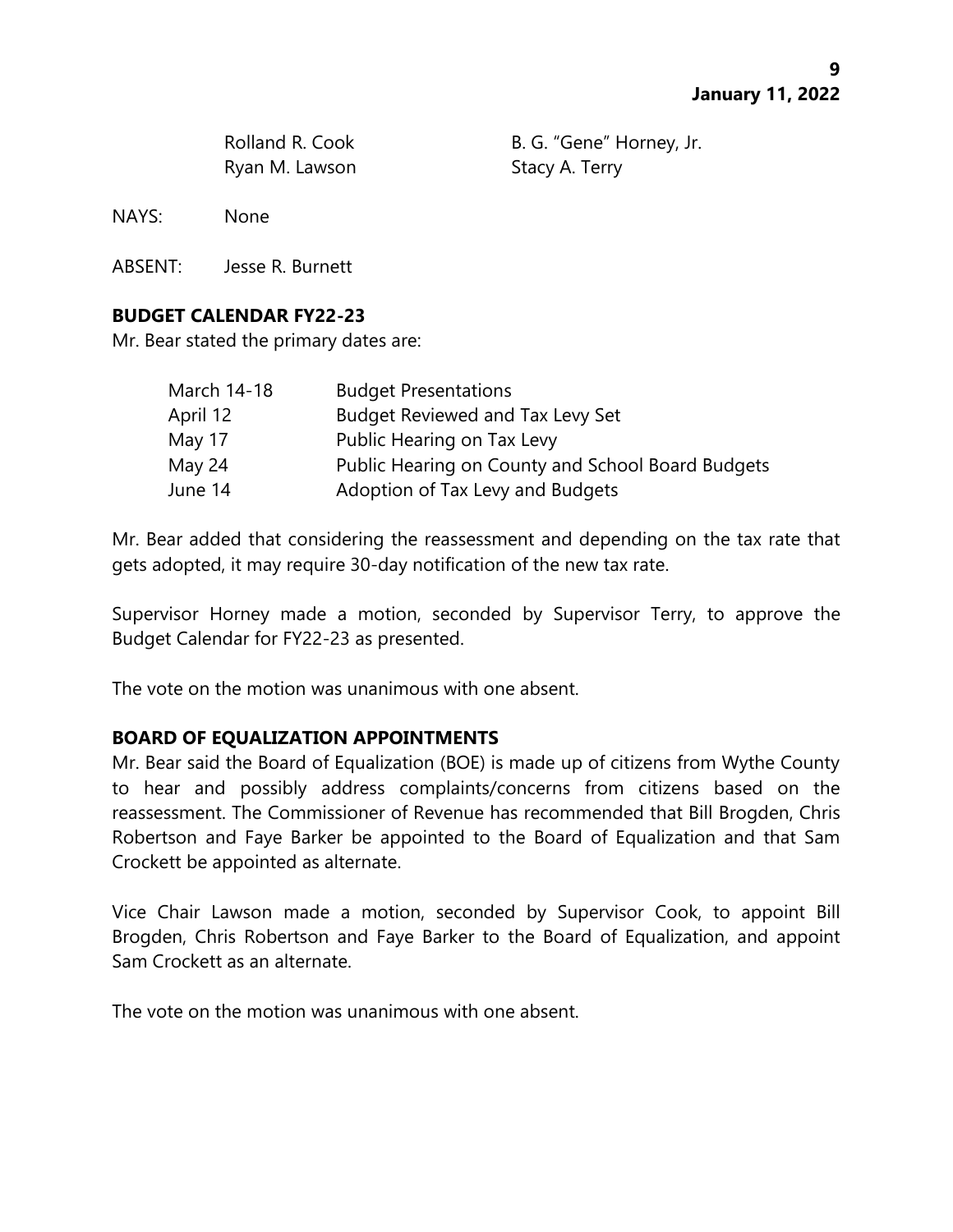Chair Vaught thanked the BOE members for their involvement. He also asked whether the assessors can have face-to-face meetings with citizens instead of just over the phone or computer.

Mr. Bear responded that he is working with them to see if they can have in-person meetings for those citizens who prefer that. Also, Mr. Bear will review the budget with Ms. Vaught and Ms. Williams as it may need to be amended to allow for part-time pay for BOE members.

## **APPOINTMENTS**

Hearing no objection from any Board member, Chair Vaught made the following appointments:

- 1. Budget Committee Chair Vaught reappointed Supervisor Smith, Supervisor Terry and himself to the Budget Committee for 2022.
- 2. Building and Grounds Committee Chair Vaught reappointed Supervisor Cook and himself, and appointed Supervisor Burnett to the Building and Grounds Committee for 2022.
- 3. Economic Development Committee Chair Vaught reappointed Supervisor Terry, Supervisor Smith and Supervisor Cook to the Economic Development Committee for 2022.
- 4. Fire and Rescue Committee Chair Vaught reappointed Vice Chair Lawson and Supervisor Terry, and appointed Supervisor Smith to the Fire and Rescue Committee for 2022.
- 5. Liaison Clerk of the Circuit Court Chair Vaught reappointed Supervisor Terry to serve as Clerk of the Circuit Court Liaison for 2022.
- 6. Liaison Commissioner of the Revenue Chair Vaught appointed Supervisor Cook to serve as Commissioner of the Revenue Liaison for 2022.
- 7. Liaison Commonwealth Attorney Chair Vaught reappointed himself to serve as Commonwealth Attorney Liaison for 2022.
- 8. Liaison Planning Commission Chair Vaught appointed Supervisor Burnett to serve as Planning Commission Liaison for 2022.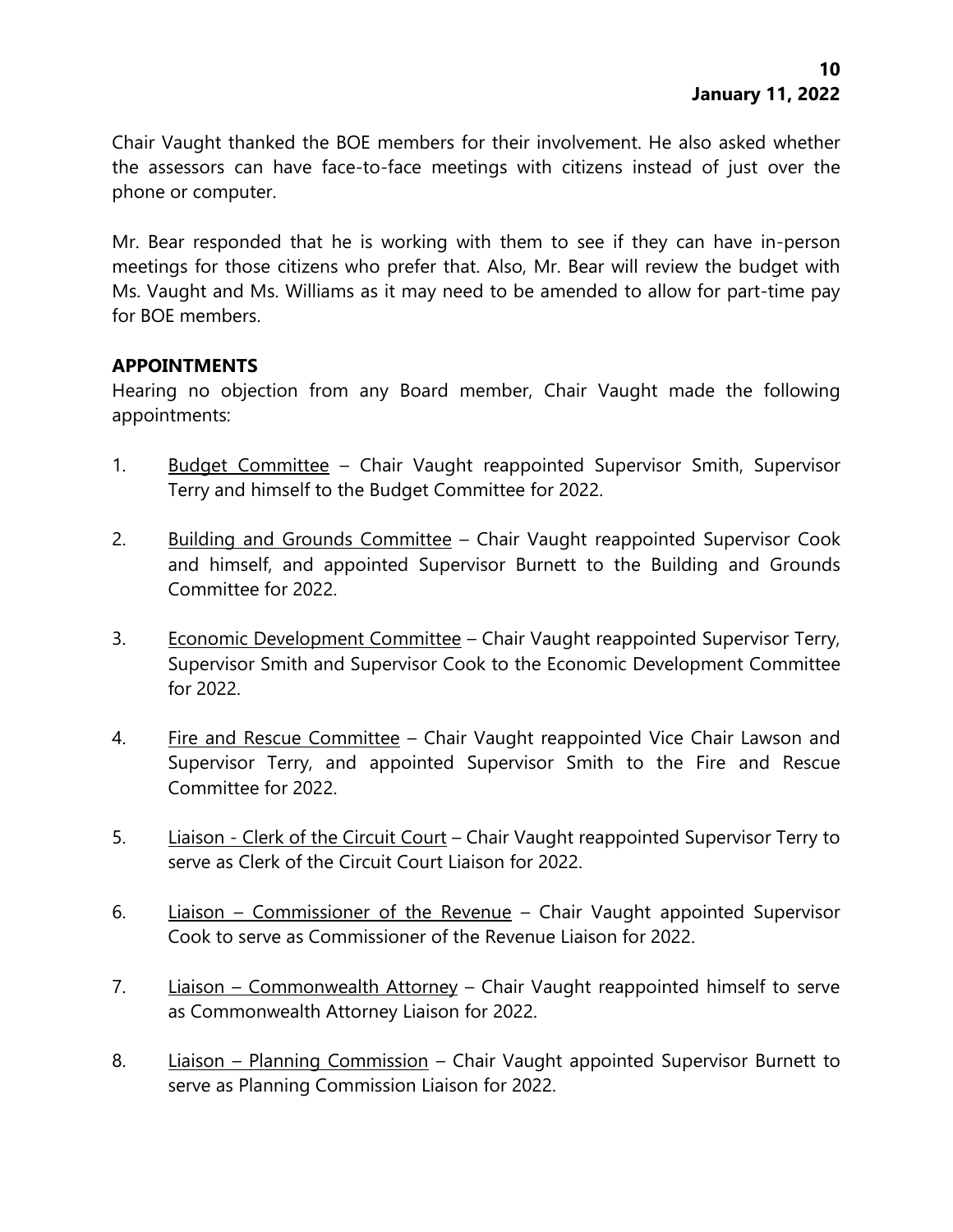- 9. Liaison Recreation Commission Chair Vaught reappointed Supervisor Smith to serve as Recreation Commission Liaison for 2022.
- 10. Liaison School Board Chair Vaught appointed Vice Chair Lawson to serve as School Board Liaison for 2022.
- 11. Liaison Sheriff Chair Vaught reappointed Supervisor Smith to serve as Sheriff Liaison for 2022.
- 12. Liaison Treasurer Chair Vaught appointed Supervisor Horney to serve as Treasurer Liaison for 2022.
- 13. Personnel Committee Chair Vaught reappointed Vice Chair Lawson, Supervisor Smith and Supervisor Cook to the Personnel Committee for 2022.
- 14. Town/County Committee Rural Retreat Chair Vaught reappointed himself and Supervisor Horney to the Rural Retreat Town/County Committee for 2022.
- 15. Town/County Committee Wytheville Chair Vaught reappointed Vice Chair Lawson and Supervisor Cook to the Wytheville Town/County Committee for 2022.
- 16. Water and Wastewater Committee Chair Vaught reappointed Supervisor Horney and Supervisor Cook, and appointed Supervisor Smith to the Water and Wastewater Committee for 2022.

## **OTHER BOARD APPOINTMENTS**

1. Appalachian Regional Exposition Center Authority – Supervisor Terry made a motion, seconded by Supervisor Smith, to reappoint Barry Ayers and Tam Topham to ARECA. The vote on the motion was five ayes, one nay and one absent.

Regarding all other Board appointments, motions were made and passed unanimously on the following:

2. Chief Local Elected Official Board – NR/MR Workforce Investment Board – Mr. Bear said that the Chair of the Board of Supervisors is automatically appointed to serve on this Board.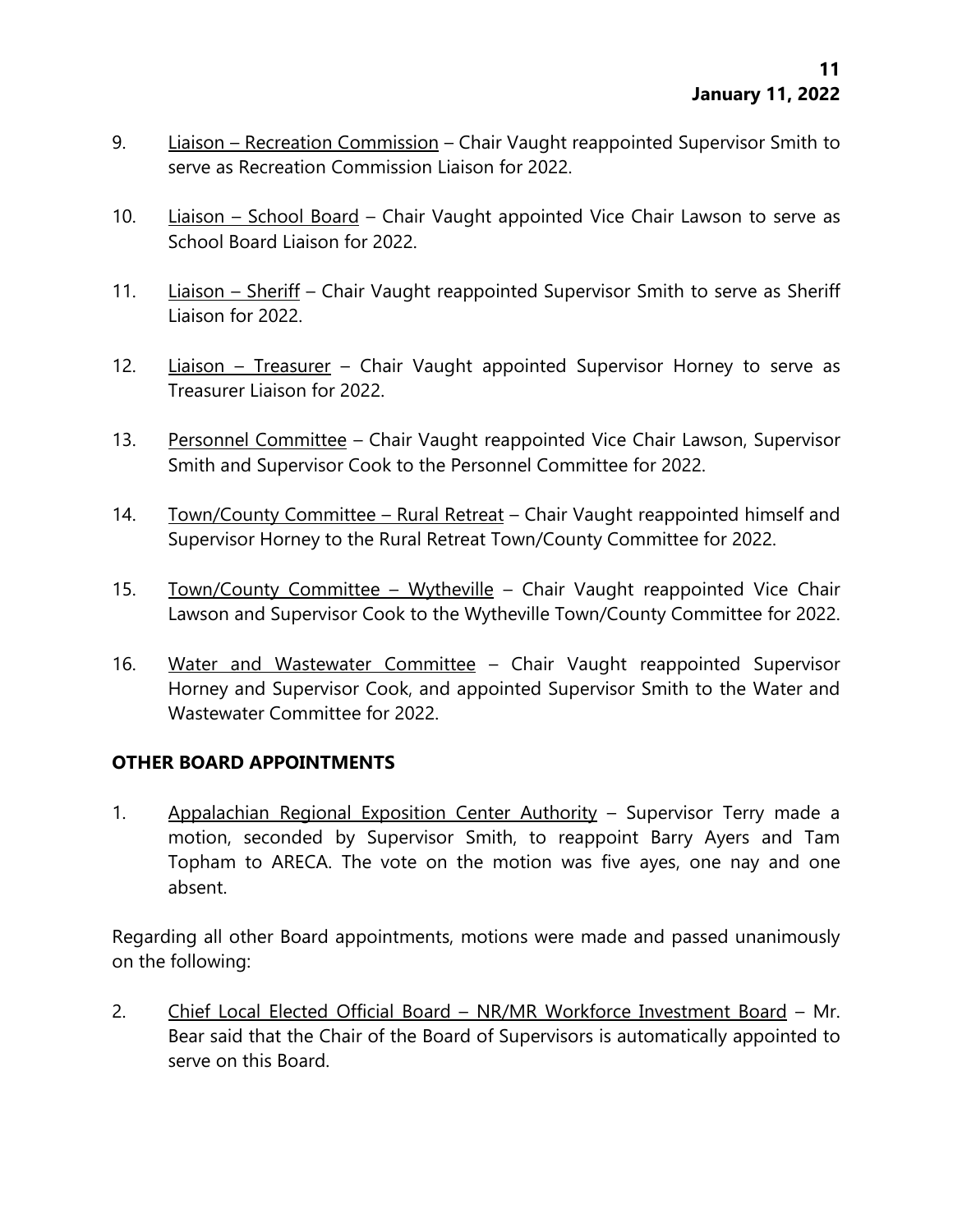- 3. District III Governmental Cooperative Supervisor Terry made a motion, seconded by Supervisor Smith, to reappoint Chair Vaught to District III Governmental Cooperative, and reappoint Supervisor Cook to serve as Alternate.
- 4. Insurance Committee Supervisor Terry made a motion, seconded by Supervisor Horney, to reappoint all Insurance Committee members and to appoint Mr. Hankins to the Committee.
- 5. Lead Mines Rescue Squad Supervisor Smith made a motion, seconded by Vice Chair Lawson, to reappoint William Watts and Kim Lovingood to the Lead Mines Rescue Squad Board of Directors.
- 6. Mount Rogers Community Services Supervisor Terry made a motion, seconded by Vice Chair Lawson, to reappoint Barbara Bartnik to the Mount Rogers Community Services Board of Directors.
- 7. Mount Rogers Planning District Commission Mr. Bear commented that two vacancies exist with the resignations of Mr. Anderson and Mr. Clippard). Mr. Clippard has served for many years and the County should send him a letter of appreciation for his service and dedication over the years. Mr. Bear asked the Board to seek suitable and interested candidates to serve.
- 8. Mount Rogers Planning District Commission Transportation Technical Committee – Supervisor Smith made a motion, seconded by Vice Chair Lawson, to reappoint Johnny Kincer to the Mount Rogers Planning District Commission Transportation Technical Committee.
- 9. New River Community Corrections Board Supervisor Horney made a motion, seconded by Supervisor Smith, to reappoint Chair Vaught to the New River Community Corrections Board.
- 10. New River Highlands Resource Conservation and Development Council Chair Vaught said that with the recent passing of Phyl Snapp who served for many years, his son may be interested in this appointment. The Board can consider this at a later date.

Supervisor Terry made a motion, seconded by Supervisor Cook, to reappoint John Huffard to serve as Alternate.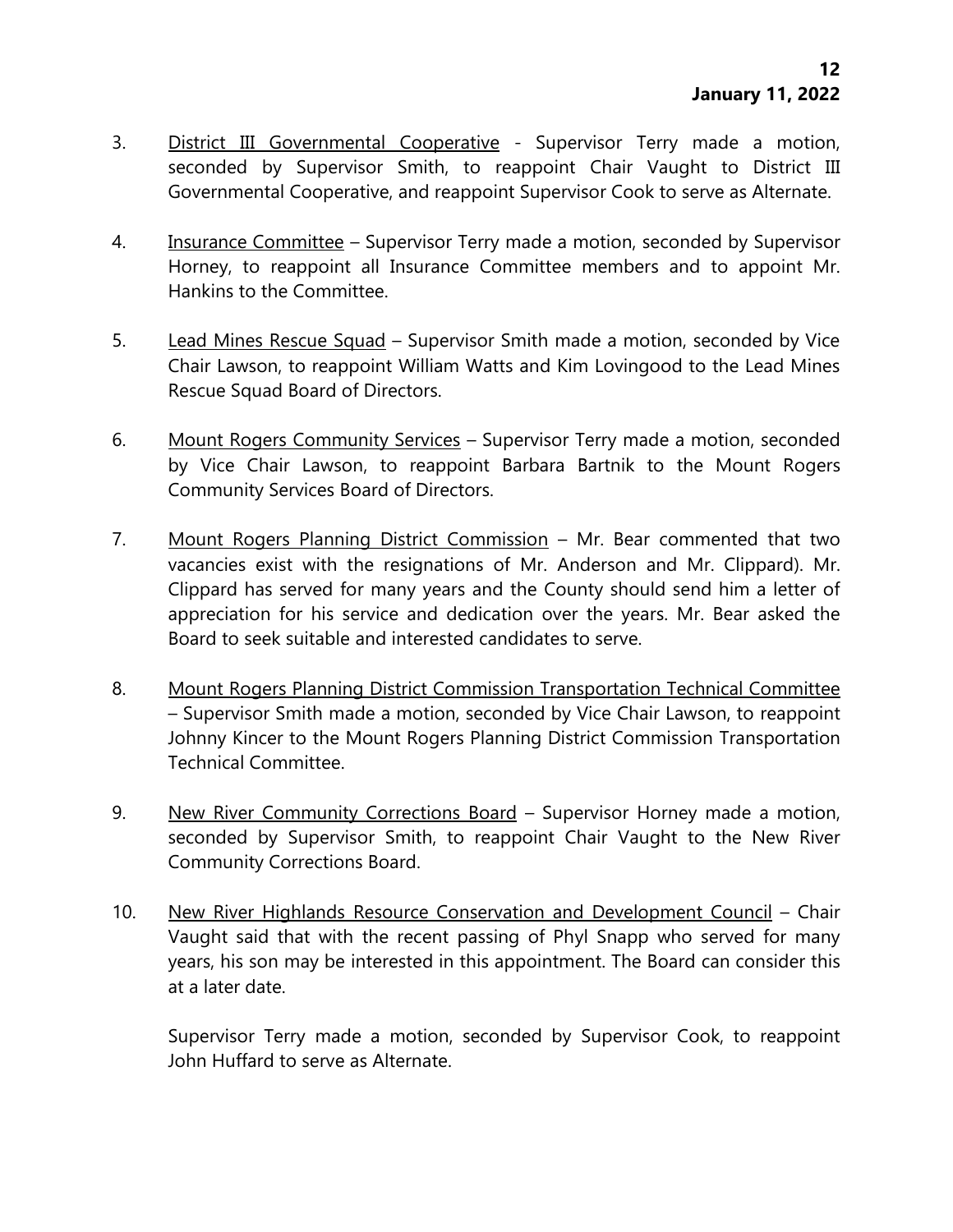- 11. New River Valley Regional Jail Authority Supervisor Terry made a motion, seconded by Vice Chair Lawson, to reappoint Chair Vaught to the New River Valley Regional Jail Authority.
- 12. New River Valley Regional Jail Authority Alternate Vice Chair Lawson made a motion, seconded by Supervisor Terry, to appoint Matt Hankins to serve as Alternate to the New River Valley Regional Jail Authority.
- 13. Planning Commission Chair Vaught made a motion, seconded by Supervisor Horney, to reappoint Heidi Lyall to the Planning Commission as the Black Lick District representative.
- 14. Planning Commission Vice Chair Lawson made a motion, seconded by Supervisor Horney, to reappoint Chris King to the Planning Commission as the East Wytheville District representative.

It was determined that Mr. Walk's reappointment can wait until Supervisor Burnett is in attendance to make that motion. Until then, Mr. Walk will continue to serve on the Planning Commission.

- 15. Wythe Grayson Regional Library Board Supervisor Terry made a motion, seconded by Vice Chair Lawson, to reappoint Judy Buck to the Wythe Grayson Regional Library Board.
- 16. Joint Public Service Authority Supervisor Terry made a motion, seconded by Supervisor Horney, to appoint Vice Chair Lawson to the Joint Public Service Authority, filling Mr. McRoberts' unexpired seat.
- 17. New River Regional Water Authority Supervisor Terry asked if anyone could fill his seat on the NRRWA as he needs to resign due to a work conflict with the meetings date/time.

Supervisor Terry made a motion, seconded by Vice Chair Lawson, to appoint Supervisor Cook to fill Supervisor Terry's unexpired term on the New River Regional Water Authority.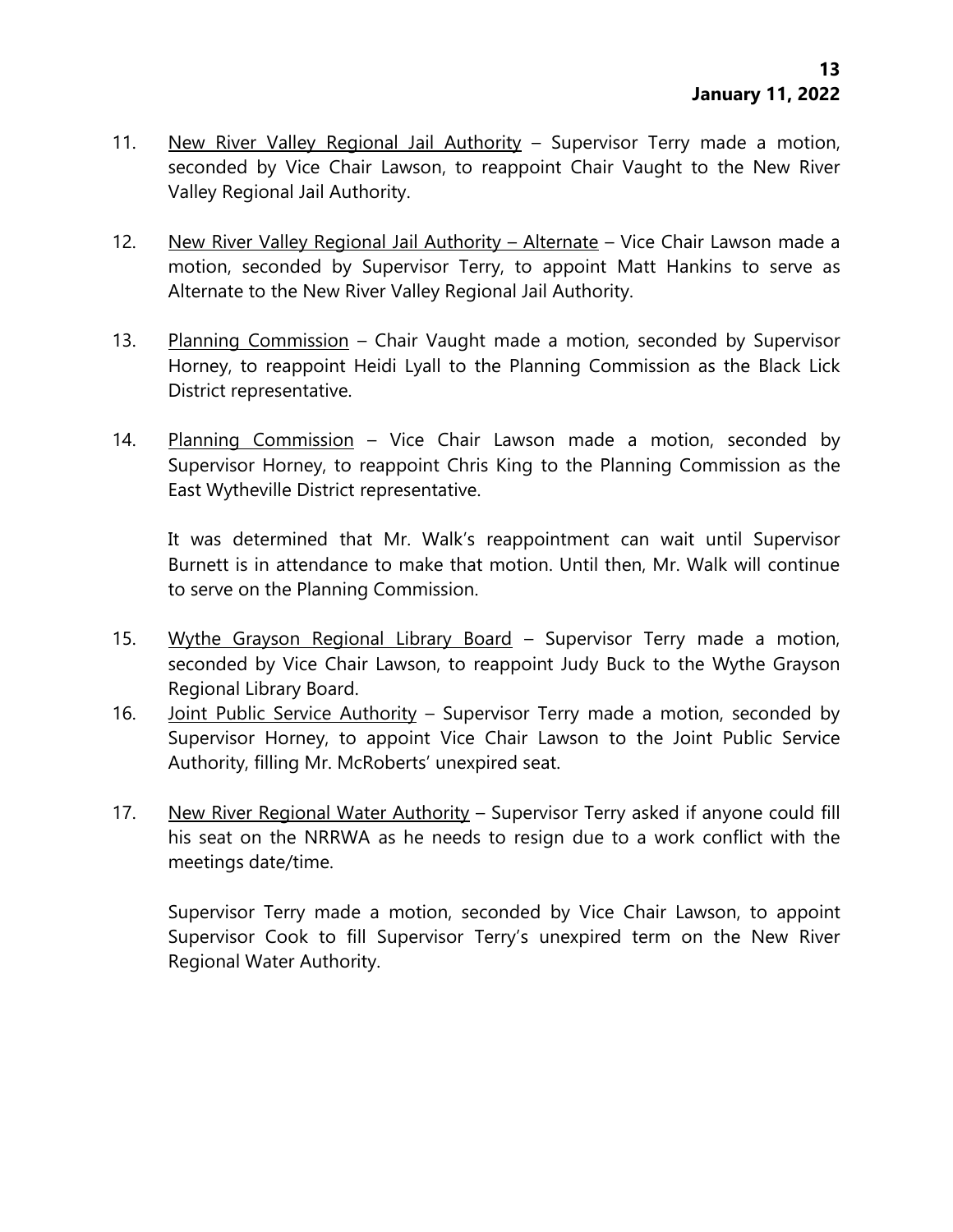#### **SUPERVISORS' REPORTS**

- 1. Routes 94/52 Speeding Supervisor Smith has received several complaints about speeding on Route 94 from the intersection of Route 52 through the curves at Jewell Lane.
- 2. APEX Center Supervisor Smith asked if the Board is going to revisit discussion of the APEX business plan, which he has yet to see.

Vice Chair Lawson feels the Board is just wasting the APEX Authority's time.

Mr. Bear said at the last APEX Authority meeting, they did have a draft business plan which they reviewed and discussed.

3. Cigarette Tax – Supervisor Horney was asked if the cigarette tax applies to just cigarettes or all tobacco products, and what is the process for implementing the new tax?

It applies to just cigarettes effective January 1, 2022.

Mr. Bear said that the tax roll-out is handled by Mount Rogers PDC and that they are working with distributors who supply cigarettes to all the stores. All packs of cigarettes should now have dual stamps, one from MRPDC and one from the State of Virginia.

Supervisor Horney received a complaint from a store owner who said he/she had never been contacted or notified about the new tax.

Mr. Bear will have MRPDC follow-up with the store owner.

- 4. Castleton Road Supervisor Terry asked Mr. Bear to contact VDOT about and issue raised last night by first responders at the Fire & Rescue Committee meeting, that the shoulders on Castleton Road are in very bad shape and a hazard. Also, Little Reed Island Road is deteriorating.
- 5. Thank You Chair Vaught thanked his fellow board members for voting him back as Chair.
- 6. Rumble Strips Chair Vaught was contacted by a citizen who referenced a twolane road (in another County) that had rumble strips in the center line. The citizen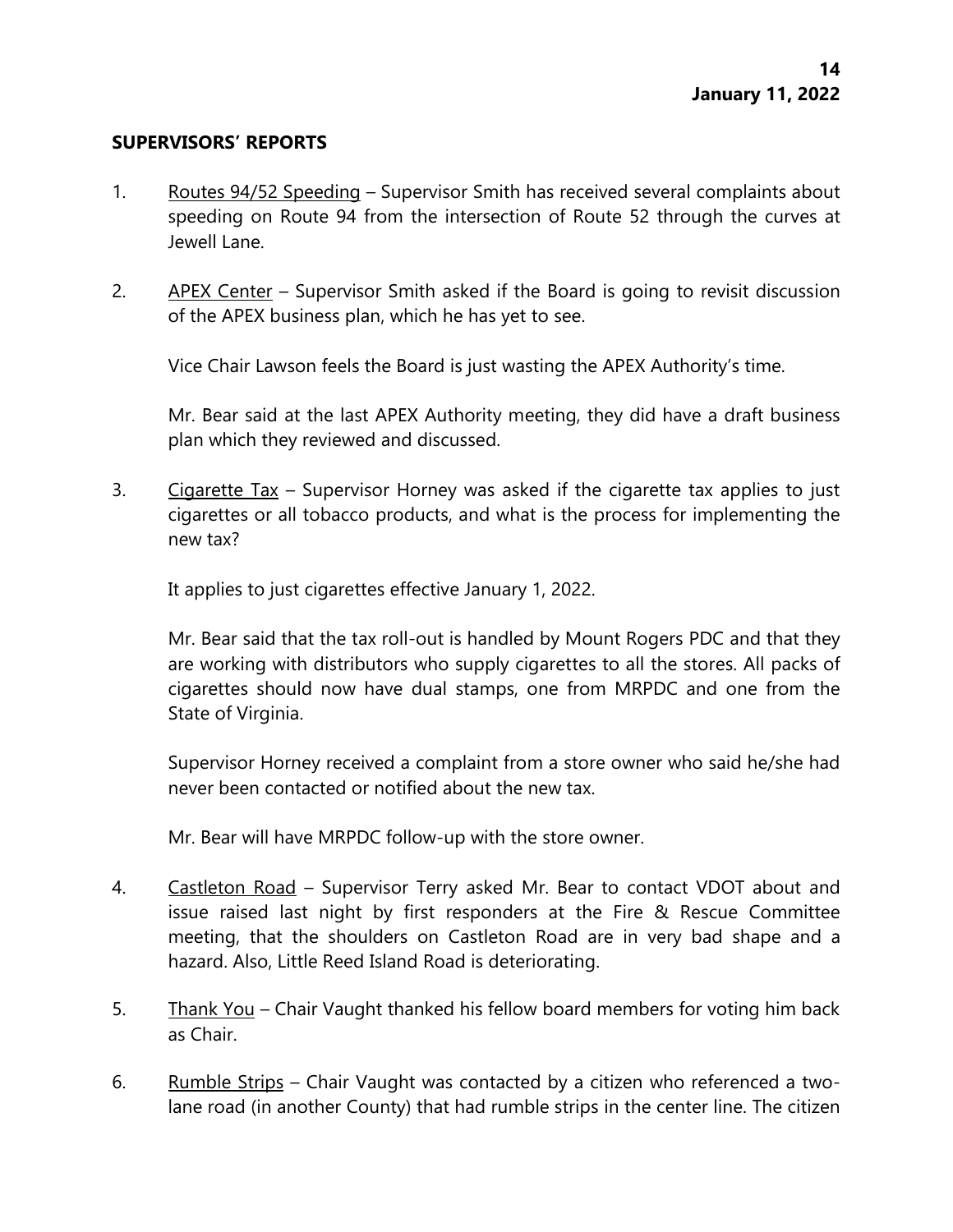asked why we don't have that on Routes 21 and 94. The Chair asked if VDOT has money in their safety budget for rumble strips. This would prevent drivers from crossing over into on-coming traffic, reducing the number of head-on collisions.

7. Rural Retreat Lake Lease – Chair Vaught was informed today that the Rural Retreat Lake Lease was finally returned!

Mr. Hankins said that Mr. Williams received the lease with a few necessary revisions to be made. It should be very close to finalization now.

## **CLOSED MEETING**

Supervisor Smith made a motion, seconded by Supervisor Terry, to enter into Closed Meeting under Code of Virginia Section 2.2-3711.A.3 – Acquisition or Disposition of Real Property (tracts in Wytheville and tracts in Wythe County), and Section 2.2-3711.A.1 – Personnel Matters (Open Positions Review: Water, Wastewater, Dispatch, Fire).

The vote on the motion was unanimous.

Supervisor Terry made a motion, seconded by Supervisor Cook, to return to open meeting.

The vote on the motion was unanimous.

Upon returning to open meeting, Supervisor Terry made a motion, seconded by Vice Chair Lawson, to adopt the following Resolution certifying the business conducted in closed meeting as follows:

# **RESOLUTION CERTIFICATION OF CLOSED MEETING**

**WHEREAS,** the Wythe County Board of Supervisors has convened a closed meeting on this date pursuant to an affirmative recorded vote and in accordance with the provisions of the Virginia Freedom of Information Act; and,

**WHEREAS,** Section 2.2-3712 of the Code of Virginia requires a certification by the Wythe County Board of Supervisors that such meeting was conducted in conformity with Virginia law; and,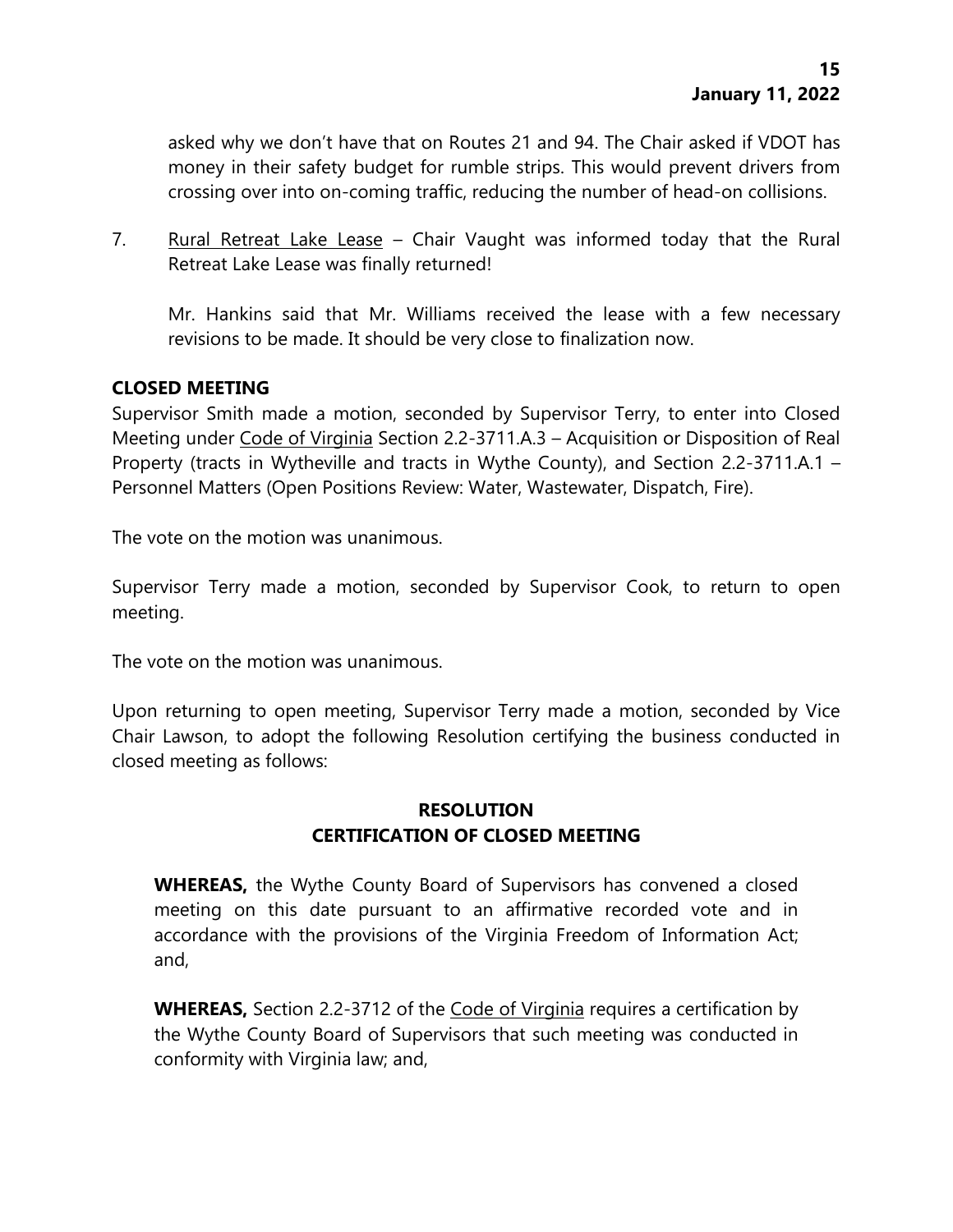**NOW, THEREFORE, BE IT RESOLVED** that the Wythe County Board of Supervisors hereby certifies that, to the best of each member's knowledge, (i) only public business matters lawfully exempted from open meeting requirements by Virginia law were discussed in the closed meeting to which this certification resolution applies, and (ii) only such public business matters as were identified in the motion convening the closed meeting were heard, discussed, or considered by the Wythe County Board of Supervisors.

The roll call vote on the motion was as follows:

| AYES: | Brian W. Vaught | James D. "Jamie" Smith   |
|-------|-----------------|--------------------------|
|       | Rolland R. Cook | B. G. "Gene" Horney, Jr. |
|       | Ryan M. Lawson  | Stacy A. Terry           |

NAYS: None

ABSENT: Jesse R. Burnett

#### **BUDGET AMENDMENT**

Supervisor Cook made a motion, seconded by Vice Chair Lawson, to amend and appropriate \$350,000 to 9000-470247 for purchase and renovation of real estate, and to issue a check for \$1,000 as a deposit for the acquisition.

The roll call vote on the motion was as follows:

| AYES: | Brian W. Vaught | B. G. "Gene" Horney, Jr. |
|-------|-----------------|--------------------------|
|       | Rolland R. Cook | Stacy A. Terry           |
|       | Ryan M. Lawson  |                          |

NAYS: James D. "Jamie" Smith

ABSENT: Jesse R. Burnett

#### **INCIDENT COMMAND TRAILER**

Mr. Hankins said that the trailer was delivered today and is in the parking lot if anyone would like to see it.